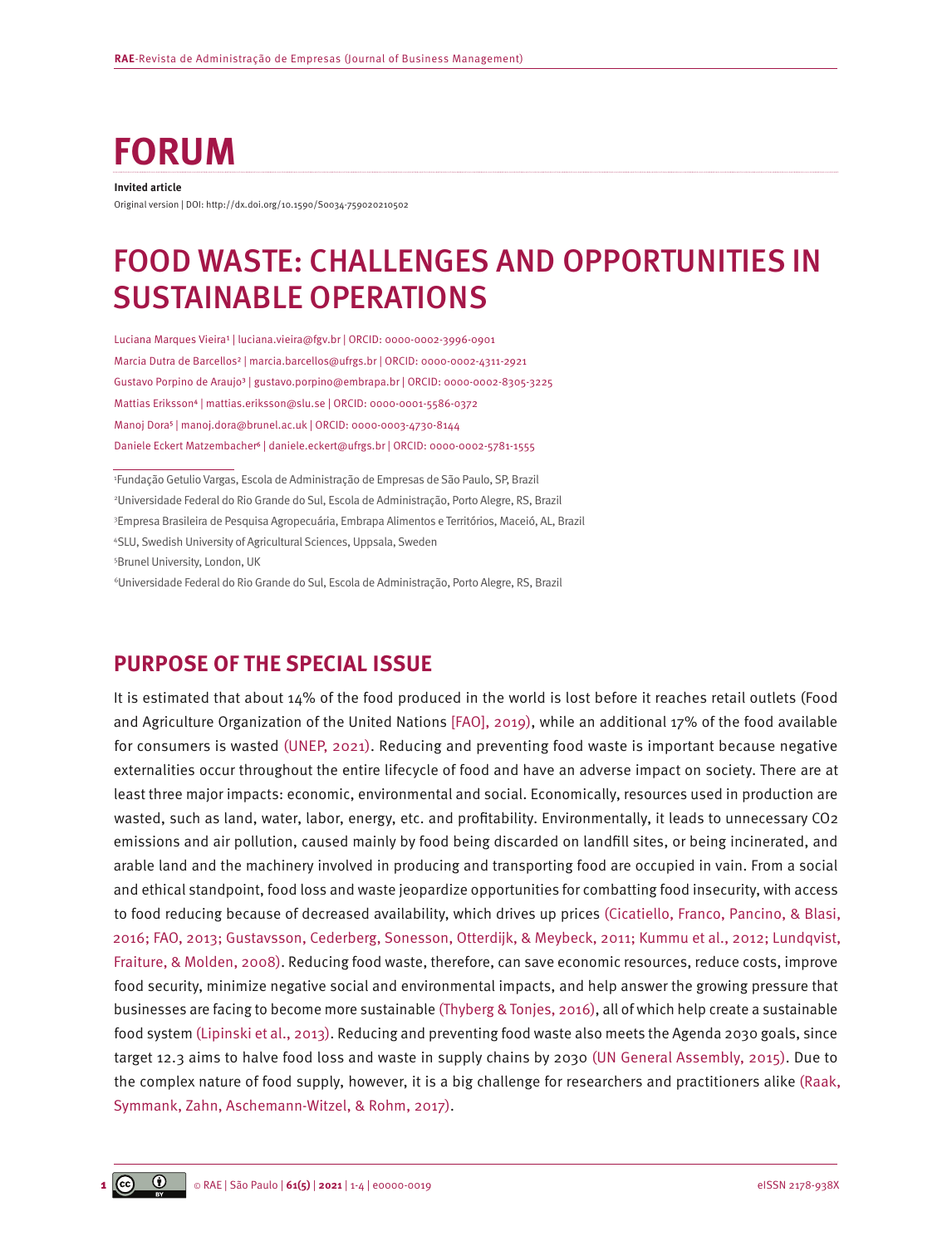**Luciana Marques Vieira | Marcia Dutra de Barcellos | Gustavo Porpino de Araujo | Mattias Eriksson | Manoj Dora | Daniele Eckert Matzembacher**

Food waste solutions, therefore, are the new frontier in the search for sustainability in operations management. Achieving target 12.3 of the UN's Sustainable Development Goals to halve food waste requires multidisciplinary efforts from all the stakeholders in food systems.

Covid-19 has increased the urgency to fight food waste, especially in terms of redistributing food to those vulnerable people who are affected by pandemics, and multiple efforts are being made by public, private and the third sectors to tackle food insecurity and hunger. The net effect of the pandemic on food waste will depend on how long it lasts, and on the impact it has on the global economy, on agri-food supply chains, and on households, as well as on the measures that are being taken by local authorities, and regional, national and global pandemic management [\(Burlea-Schiopoiu et al., 2021\)](#page-2-0). We believe that this Special Forum, which was created before Covid-19 changed our lives, is an important reading and learning opportunity for all of us, as consumers, citizens and researchers.

#### Contribution of the papers in this Special Forum

The call for papers for this Special Forum resulted in a very competitive selection of 37 being submitted. After several rounds of blind review, six papers were selected for this Special Forum. They clearly illustrate the challenges of carrying out research into sustainable operations and food waste reduction. They examine a variety of units of analysis and theories, which are embedded in different geographical contexts, and use a variety of analytical methods. What they all have in common is that they reveal just how applicable research aimed at finding solutions for reducing food waste is. In this Introductory article, we summarize the contributions of each of these six papers to the literature.

The first paper of this Special Forum [\(Costa, Campos, & Santana, 2021\)](#page-2-0) reports the findings of an on-line survey of how consumer procrastination behavior relates to food waste, with 279 respondents answering questions that were analyzed using structural equation modelling. Findings are counterintuitive since procrastination has no direct relationship with food waste behavior. The paper uses the findings to illustrate the consumer side of food waste research and pose new questions. It contributes to our understanding of behavioral aspects of consumers related to food waste that can be helpful for promoting a sustainable food system.

Based on a systematic literature review, the second paper of this Special Forum [\(Santos & Martins, 2021\)](#page-3-0) analyzes performance measurement systems and food waste. Findings reveal a conceptual map of the field and show how to move towards measuring supply chain performance systems. It contributes to food waste research by taking a supply chain perspective that can be applied to the flow of different food products.

The third paper of this special issue [\(Kazancoglu, Ekinei, Ozen, & Pala, 2021\)](#page-2-0) describes the key elements of value stream mapping and illustrates it with a case study in Turkey. The study examines a single point, a meat processing plant, and is prescriptive for operations managers. It shows how a lean approach can minimize food waste in one focal company, and move it towards the circular economy.

The fourth paper is a systematic literature review of elements of resilience in food waste practices and the causes [\(Costa, Moraes, Silva, Pereira, Delai, & Jabbour, 2021\).](#page-2-0) The study focuses on the application of elements of resilience at a single point on the supply chain, retail trade. The retail trade holds a powerful position in food distribution worldwide and by examining the theory this study points out important actions that can reduce food waste in retail operations.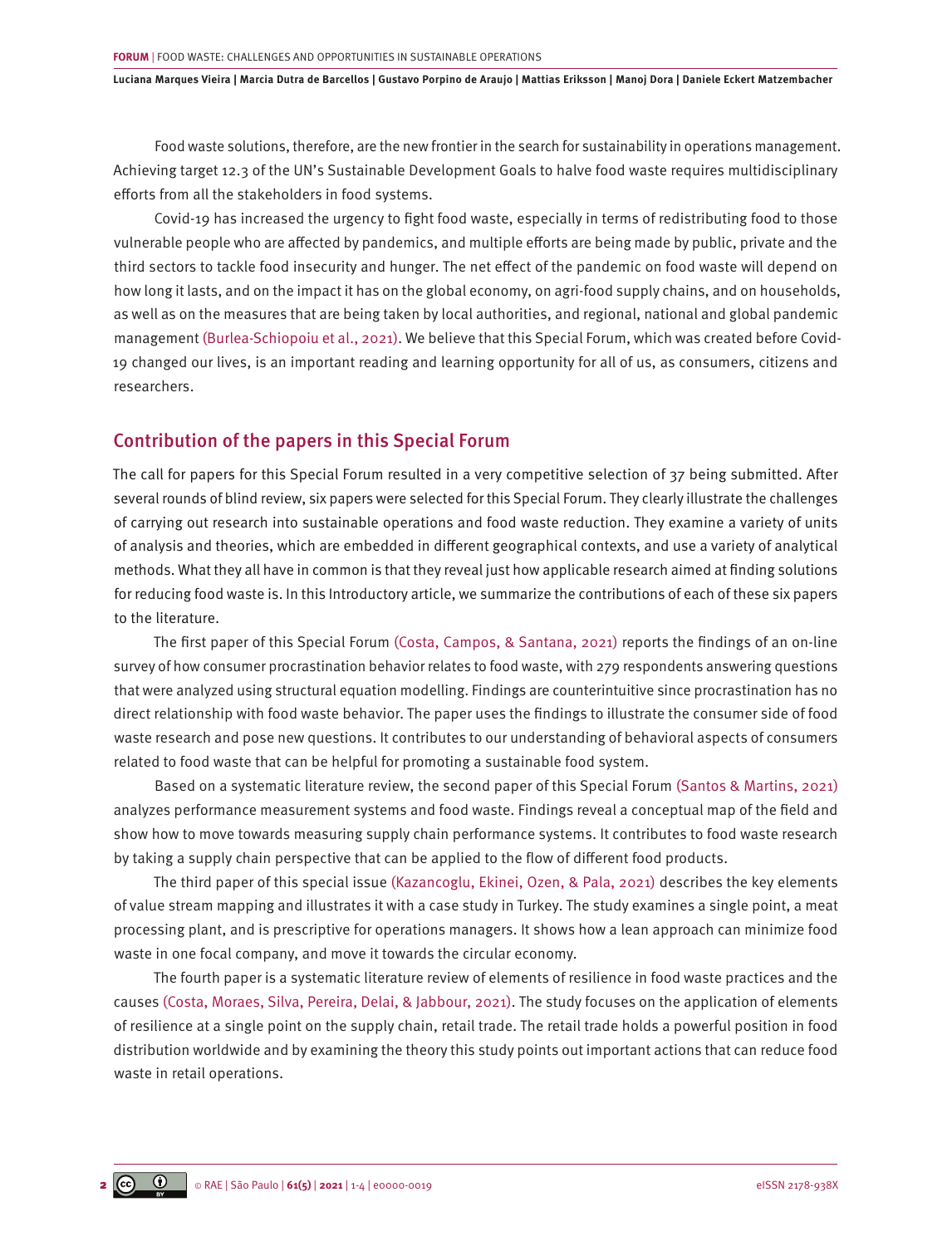<span id="page-2-0"></span>**Luciana Marques Vieira | Marcia Dutra de Barcellos | Gustavo Porpino de Araujo | Mattias Eriksson | Manoj Dora | Daniele Eckert Matzembacher**

The fifth paper is a single case study from a digital platform in Brazil [\(Moltene & Orsato, 2021\)](#page-3-0). Digitalization in the food supply chain has been a major trend and this study focuses on the different kinds of digital platforms. It describes a case study of a digital platform that connects businesses that have surplus food with consumers. The study contributes to our understanding of the use and acceptance of this type of business model, which can help reduce food waste.

Using a single case study, the sixth paper of this Special Forum looked at the amount of food wasted by consumers in a Brazilian university dining hall during lunch time, and explored the factors that influence variations in the amount of food wasted (Deliberador, Batalha, Chung, & Cesar, 2021) With the findings of this study indicating that one of the causes of food waste is large portion sizes, which relate directly to the amount of food wasted, the paper suggests possible interventions for reducing it.

### **FINAL REMARKS**

Moving to production and consumption that are more sustainable is no easy matter. Research has been suggesting solutions, but they tend to focus on the consumer or the supply chain. This special issue contains relevant and rigorous research into the topic, mainly from an emerging country perspective. There is still the challenge, however, of how to integrate the consumer and supply chain sides using mixed methods in the same research, since the reasons food is wasted along the supply chain, from producer to household, are interconnected and require systemic analysis. We hope that this Special Forum contributes to advancing research into ways of reducing food waste.

We hope you enjoy your read.

## **REFERENCES**

- [Burlea-Schiopoiu, A., Ogarca, R. F., Barbu, C. M., Craciun, L., Baloi,](https://doi.org/10.1016/j.jclepro.2021.126333) I. C., & Mihai, L. S. (2021). [The impact of COVID-19 pandemic](https://doi.org/10.1016/j.jclepro.2021.126333)  [on food waste behaviour of young people.](https://doi.org/10.1016/j.jclepro.2021.126333) *Journal of Cleaner Production*, *294*[. doi: 10.1016/j.jclepro.2021.126333](https://doi.org/10.1016/j.jclepro.2021.126333)
- [Cicatiello, C., Franco, S., Pancino, B., & Blasi, E. \(2016\). The value](https://doi.org/10.1016/j.jretconser.2016.01.004)  [of food waste: An exploratory study on retailing.](https://doi.org/10.1016/j.jretconser.2016.01.004) *Journal of [Retailing and Consumer Services](https://doi.org/10.1016/j.jretconser.2016.01.004)*, *30*, 96-104. doi: 10.1016/j. [jretconser.2016.01.004](https://doi.org/10.1016/j.jretconser.2016.01.004)
- [Costa, F., H. de, O., Moraes, C., C., Silva, A., L. da, Pereira, C.,](http://dx.doi.org/10.1590/S0034-759020210506) [R., Delai, I., & Sousa Jabbour, A., B., L. de. \(2021\). Does](http://dx.doi.org/10.1590/S0034-759020210506)  [resilience impact food waste? Moving the debate on.](http://dx.doi.org/10.1590/S0034-759020210506) *RAE-[Revista de Administração de Empresas](http://dx.doi.org/10.1590/S0034-759020210506)*, *61*(5), e2020-0336. [doi: 10.1590/S0034-759020210506](http://dx.doi.org/10.1590/S0034-759020210506)
- [Costa, M., F. da, Campos, P. de, O., & Santana, P., N. de. \(2021\).](http://dx.doi.org/10.1590/S0034-759020210504x) [Procrastination, control and perceived effort in food waste](http://dx.doi.org/10.1590/S0034-759020210504x)  [behaviour. RAE-Revista de Administração de Empresas, 61\(5\),](http://dx.doi.org/10.1590/S0034-759020210504x) [e2020-0451. doi: 10.1590/S0034-759020210504x](http://dx.doi.org/10.1590/S0034-759020210504x)
- [Deliberador, L., R., Batalha, M., O., Chung, M., & Cesar, A. Da,](http://dx.doi.org/10.1590/S0034-759020210507x) [S. \(2021\). Food waste: Evidence from a university dining hall](http://dx.doi.org/10.1590/S0034-759020210507x)  [in Brazil. RAE-Revista de Administração de Empresas, 61\(5\),](http://dx.doi.org/10.1590/S0034-759020210507x) [e2020-0271http://dx.doi.org/10.1590/S0034-759020210507](http://dx.doi.org/10.1590/S0034-759020210507x)
- [Food and Agriculture Organization of the United Nations. \(2013\).](Food and Agriculture Organization of the United Nations. (2013). Food wastage footprint: Impacts on natural resources  Retrieved from: http://www.fao.org/docrep/018/i3347e/i3347e.pdf)  *[Food wastage footprint: Impacts on natural resources –](Food and Agriculture Organization of the United Nations. (2013). Food wastage footprint: Impacts on natural resources   Retrieved from: http://www.fao.org/docrep/018/i3347e/i3347e.pdf) Summary report.* [Retrieved from: http://www.fao.org/](Food and Agriculture Organization of the United Nations. (2013). Food wastage footprint: Impacts on natural resources   Retrieved from: http://www.fao.org/docrep/018/i3347e/i3347e.pdf) [docrep/018/i3347e/i3347e.pdf](Food and Agriculture Organization of the United Nations. (2013). Food wastage footprint: Impacts on natural resources   Retrieved from: http://www.fao.org/docrep/018/i3347e/i3347e.pdf)
- [Food and Agriculture Organization of the United Nations. \(2019\).](Food and Agriculture Organization of the United Nations. (2019). The state of food and agriculture: Moving forward on food loss and waste reduction. Rome, Italy.  Retrieved from: http://www.fao.org/3/CA6030EN/CA6030EN.pdf)  *[The state of food and agriculture: Moving forward on food loss](Food and Agriculture Organization of the United Nations. (2019). The state of food and agriculture: Moving forward on food loss and waste reduction. Rome, Italy.  Retrieved from: http://www.fao.org/3/CA6030EN/CA6030EN.pdf) and waste reduction*[. Rome, Italy. Retrieved from: http://www.](Food and Agriculture Organization of the United Nations. (2019). The state of food and agriculture: Moving forward on food loss and waste reduction. Rome, Italy.  Retrieved from: http://www.fao.org/3/CA6030EN/CA6030EN.pdf) [fao.org/3/CA6030EN/CA6030EN.pdf](Food and Agriculture Organization of the United Nations. (2019). The state of food and agriculture: Moving forward on food loss and waste reduction. Rome, Italy.  Retrieved from: http://www.fao.org/3/CA6030EN/CA6030EN.pdf)
- Gustavsson, J., Cederberg, C., Sonesson, U., Otterdijk, R. van, & Meybeck, A. (2011). *Global food losses and food waste: Extent, causes and prevention.* Rome, Italy: FAO.
- [Kazancoglu, Y., Ekinci, E., Ozen, Y., D., O., & Pala, M., O.](http://dx.doi.org/10.1590/S0034-759020210503)  [\(2021\). Reducing food waste through lean and sustainable](http://dx.doi.org/10.1590/S0034-759020210503)  [operations: A case study from the poultry industry.](http://dx.doi.org/10.1590/S0034-759020210503) *RAE-[Revista de Administração de Empresas](http://dx.doi.org/10.1590/S0034-759020210503)*, *61*(5), e2020-0226. [doi: 10.1590/S0034-759020210503](http://dx.doi.org/10.1590/S0034-759020210503)
- [Kummu, M., Moel, H. de, Porkka, M., Siebert, S., Varis, O., & Ward,](https://doi.org/10.1016/j.scitotenv.2012.08.092)  [P. J. \(November, 2012\). Lost food, wasted resources: Global](https://doi.org/10.1016/j.scitotenv.2012.08.092)  [food supply chain losses and their impacts on freshwater,](https://doi.org/10.1016/j.scitotenv.2012.08.092)  cropland, and fertiliser use. *[Science of the Total Environment](https://doi.org/10.1016/j.scitotenv.2012.08.092)*, *438*, 477-489. [doi: 10.1016/j.scitotenv.2012.08.092](https://doi.org/10.1016/j.scitotenv.2012.08.092)